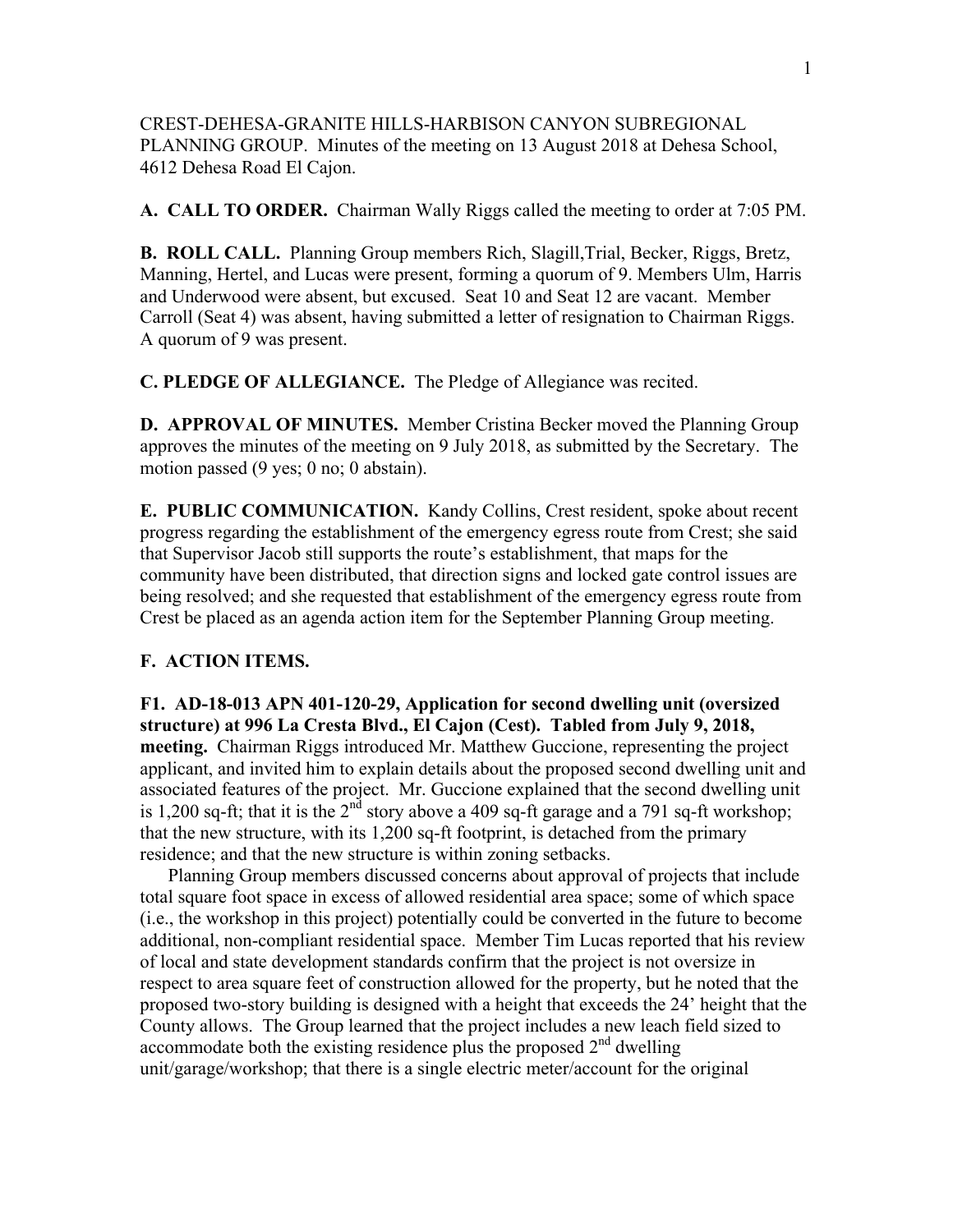residence, with a subpanel for the  $2<sup>nd</sup>$  dwelling unit, etc.; that the  $1<sup>st</sup>$  floor plumbing in the garage/workshop is sized for a "powder room," not a full bathroom.

 Tim Lucas moved that the Planning Group recommends approval of AD-18-013 as proposed, with the provision and understanding that the final project design will meet the County height limit and all other design/code requirements. The motion passed (9 yes; 0 no; 0 abstain).

## **F2. STP-18-023 APN 509-043-08, Application by E and B Petroleum Corp. for installation of two fuel pumps at 1103 La Cresta Blvd./Ranch Gate Road, El Cajon (Crest). Please note correct address.** Chairman Riggs explained that several years before, the Planning Group recommended approval of a proposed project to install fuel pumps at the business located at 1103 La Cresta Road; that the project was approved but never implemented, and the County permit for it expired under previous ownership of the business; and that STP-18-023 is a new project proposal from a successor business owner for the Planning Group to review, in order to provide its recommendation for action on the project to the County. Chairman Riggs introduced the applicant's representative, Mr. Ajay Veeco, to describe and discuss details of STP-18-023 with the Planning Group.

 Mr. Veeco provided copies of the project's conceptual plot plan for Group members' examination, and informed the members by discussion and answers to their questions that: 1) the project is designed to accommodate two fuel pumps under a canopy in front of the existing retail building; 2) there is adequate space for required parking for the business; 3) the existing septic system and leach field are adequate and unaffected by the project; 4) tanker trucks will refuel underground storage tanks for the fuel pumps after midnight when there is negligible traffic on La Cresta Road; 5) night lighting of the business will comply with County codes; 6) completed traffic studies show that the project will not increase existing traffic; and 7) La Cresta Road can accommodate a median, center left turn lane to improve traffic control and safety at the driveway accesses to the business.

 Crest community residents and Planning Group members asked questions and/or expressed concerns about: 1) the need or public desire for fuel pumps at 1103 La Cresta Road; 2) the existing unsafe conditions at the intersection in front of the business, for school children from the school bus stop, for other pedestrians, and for equestrians – and the prospect of increased traffic danger caused by fuel pump customers and refueling trucks; 3) the lack of community awareness and input about the proposed project; 4) the potential impacts of a corner gas station to the proposed Crest emergency egress route currently being implemented; and 5) the challenges of obtaining County approvals and actions for altering the speed limit(s) and lane configuration on La Cresta Road.

 Planning Group member from Crest, Michael Rich, suggested tabling STP-18-023 without taking action and continuing it until the September meeting, providing a month during which the community could become more informed, and providing the opportunity for the Planning Group to make a more informed recommendation for action than it could tonight. Chairman Riggs concurred and agreed STP-18-023 would be carried over as an agenda item for the September meeting.

## **G. GROUP BUSINESS.**